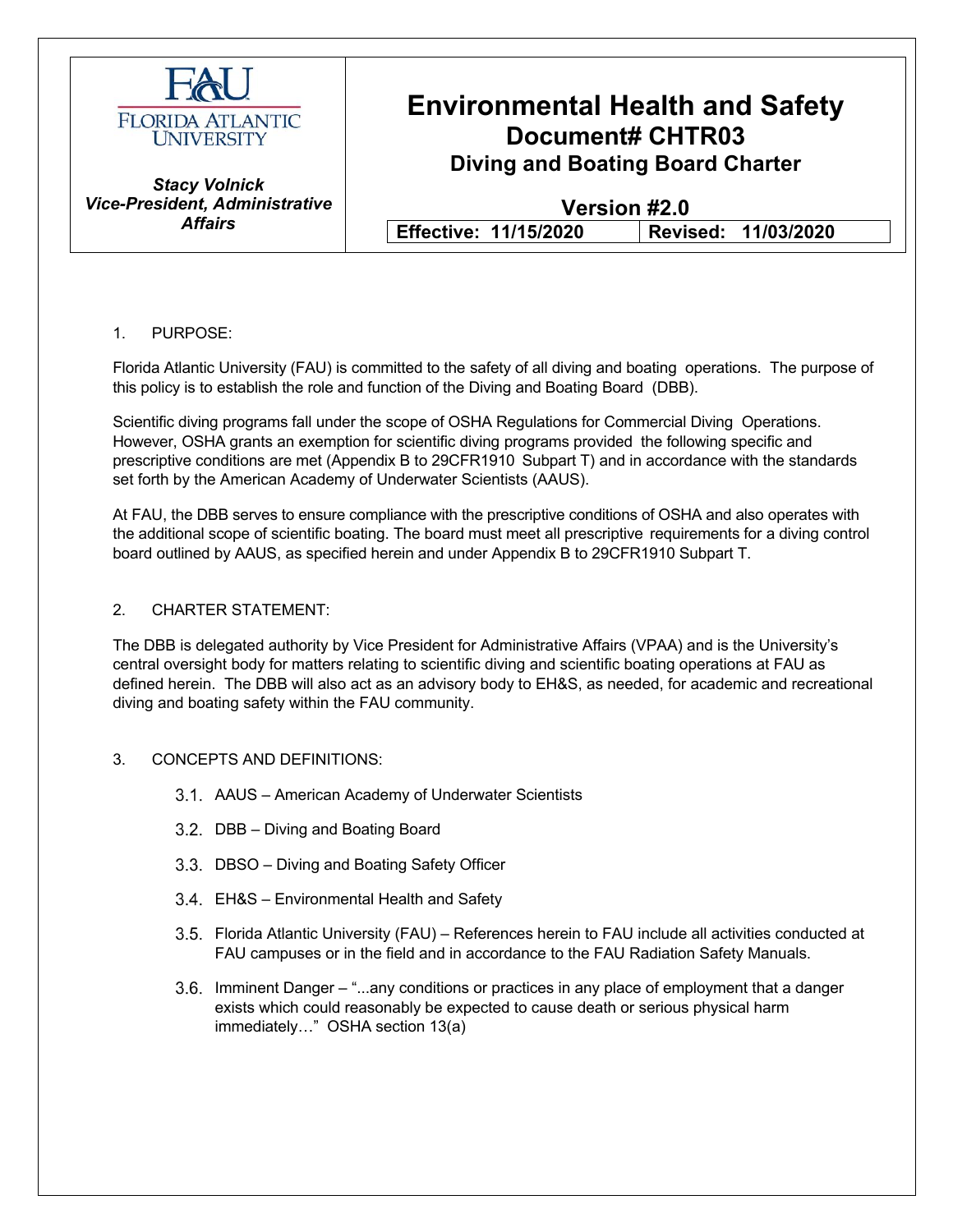- 3.7. Incident i) a violation of DBB policies and procedures ii) an action resulting in death or personal harm requiring treatment beyond immediate first aid; or iii) an action resulting in property loss or damage in excess of an aggregate amount of \$2,000.
- 3.8. Scientific Diving Scientific Diving is defined (29 CFR1910.402) as diving performed solely as a necessary part of a scientific, research, or educational activity by employees whose sole purpose for diving is to perform research tasks.
- 3.9. Scientific Boating The use or operation of a watercraft for the sole purpose of a scientific, research, or educational activity by employees whose sole purpose for boating is to perform research tasks.

#### 4. RESPONSIBILITIES:

- 4.1. The Diving and Boating Board (and Authorized Sub-Boards)
	- 4.1.1. Shall act as required by the Occupational Safety and Health Administration (29 CFR 1910.401(2)(iv)) for scientific diving activities having autonomous and absolute authority over the scientific diving operations.
	- 4.1.2. Establish additional standards, protocols, and operational procedures beyond the AAUS minimums to address FAU specific needs and concerns.
	- 4.1.3. Approve and monitor diving and boating projects.
	- 4.1.4. Review and approve the diving and boating safety manuals.
	- 4.1.5. Ensure compliance with the diving and boating safety manual.
	- 4.1.6. Approve the depth to which a diver has been authorized to dive.
	- 4.1.7. Take disciplinary action for unsafe practices.
	- 4.1.8. Ensure programs foster adherence to the buddy system for scientific diving.
	- 4.1.9. Act as the official representative of FAU in matters concerning the scientific diving and boating programs.
	- 4.1.10. Act as a board of appeal to consider diver or boater-related problems.
	- 4.1.11. Recommend the issue, reissue, or the revocation of diving and boating authorizations.
	- 4.1.12. Establish and/or approve training protocols or standards through which the applicants for authorization can satisfy the requirements of FAU's diving and boating safety manuals.
	- 4.1.13. Suspend diving and boating operations considered to be unsafe or unwise.
	- 4.1.14. Establish criteria for equipment selection and use.
	- 4.1.15. Recommend new equipment or techniques.
	- 4.1.16. Establish and/or approve facilities for the inspection and maintenance of diving and associated equipment.
	- 4.1.17. Ensure that FAU air station(s) meet air quality standards per AAUS.
	- 4.1.18. Maintain visibility to the performance of the DBSO and diving and boating programs.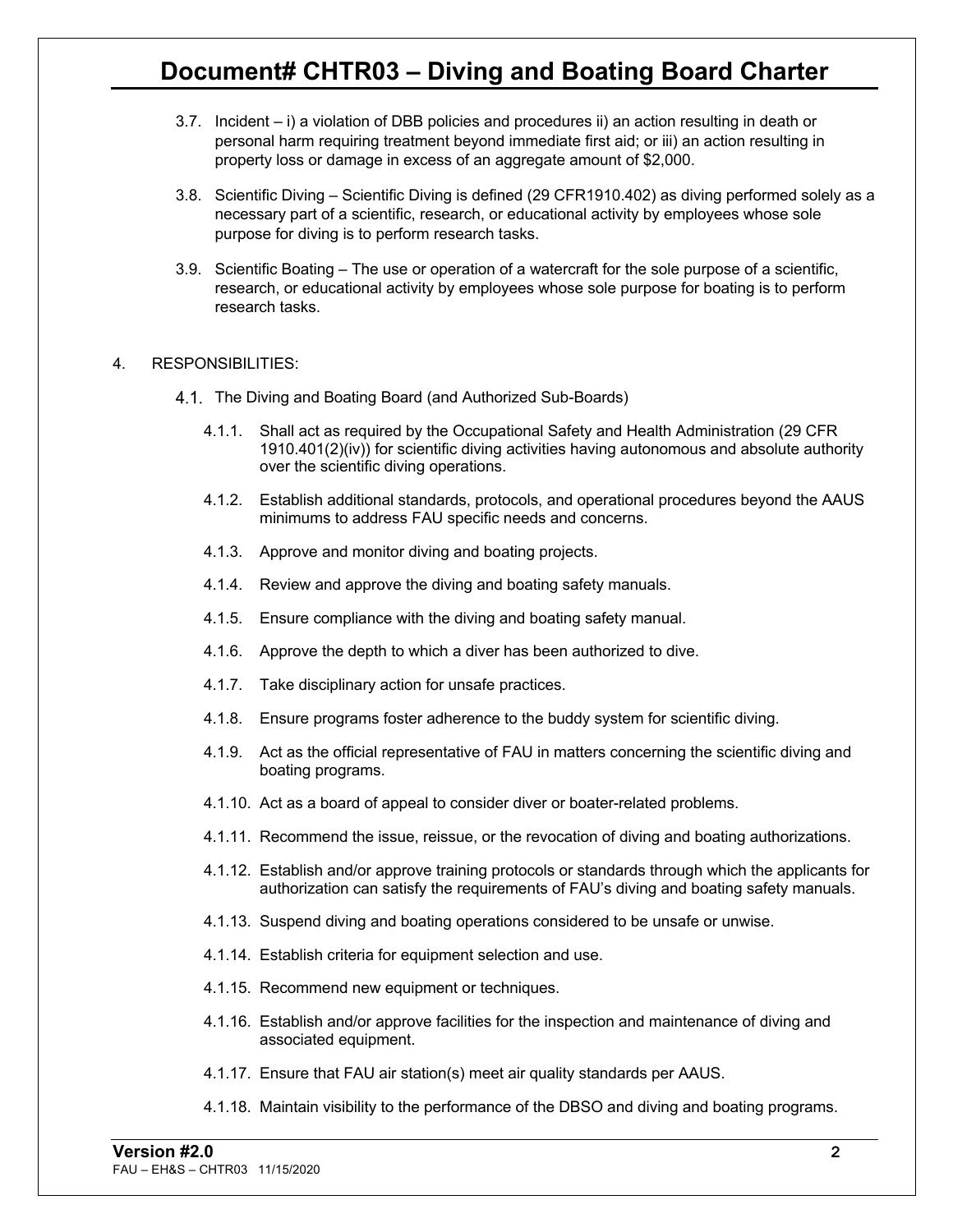4.1.19. Investigate diving and boating incidents within FAU's diving program or violations of FAU's diving and boating safety manuals.

Note: At FAU, operational conduct and oversight of the scientific diving and boating programs is delegated to the DBSO within the Office of Environmental Health and Safety. The principle responsibility of both the DBB and the DBSO is always safety.

- 4.2. The DBB Chair
	- 4.2.1. Assumes the duties of the position on the date of appointment from the VPAA and continuing to serve until the completion of the specified term, 30 days after submitting their resignation, or until a successor is appointed.
	- 4.2.2. Convenes and presides over DBB meetings
	- 4.2.3. Develops and reviews final agendas for DBB meetings.
	- 4.2.4. Votes when needed
	- 4.2.5. Establishes standing or temporary sub-boards and providing them with their charge as appropriate
	- 4.2.6. Serves as the point of contact for DBB-related communications.
- 4.3. The Office of Environmental Health and Safety
	- 4.3.1. Coordinates the administrative aspects of the DBB including meeting arrangements and board membership.
	- 4.3.2. Assists the DBB, Chairperson and Vice-Chair with board function.
- 4.4. The Director, Environmental Health and Safety
	- 4.4.1. Directs the implementation of FAU's diving and boating safety policies as established by the DBB.
	- 4.4.2. Serving as a non-voting member of the DBB.
- 4.5. The Primary Diving and Boating Safety Officer
	- 4.5.1. Serves as a member of the DBB.
	- 4.5.2. Ensures either the primary or alternate DBSO is in attendance for all DBB meetings.
	- 4.5.3. Provides expert guidance in serving as the subject matter expert to the board on safe scientific diving and boating, practices, rules and regulations.
	- 4.5.4. Administers the scientific diving and boating safety Programs at FAU.
	- 4.5.5. Enforces rules and regulations for scientific diving and boating at FAU as per policies approved by the DBB and as prescribed by the AAUS guidelines, OSHA, US Coast Guard, and other cognizant agencies.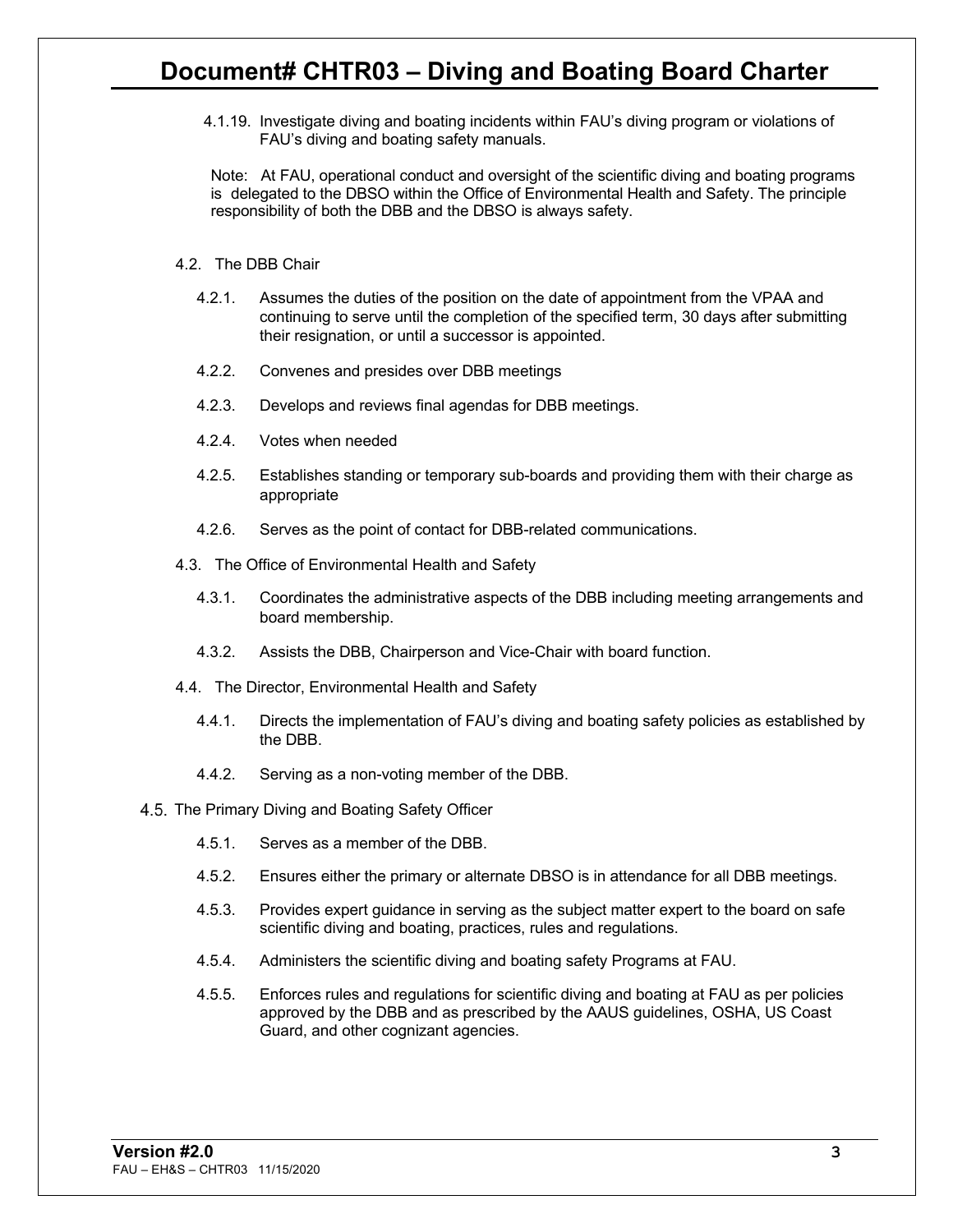- 4.5.6. Brings unresolved issues of non-compliance to the board for investigation and resolution.
- 4.5.7. Provides program updates and relevant documentation to the DBB, as needed.
- 4.5.8. Maintains and updating the Diving and Boating Safety Manual(s) as needed.
- 4.6. The Alternate Diving and Boating Safety Officer will be responsible for:
	- 4.6.1. Serves as a voting member of the DBB in the absence of the Primary DBSO.
	- 4.6.2. Assumes the responsibilities of the Primary DBSO while serving in that capacity.

#### 5. PROCEDURES:

5.1. Board Membership

The DBB membership shall consist of at least five (5) voting faculty members, with representation and expertise from those units participating in the diving and boating activities of the university. Additional membership in the DBB shall be open to FAU units directly or materially affected by the board's activity and also possess the necessary expertise and knowledge to assist the board with their charge. The Primary Diving and Boating Safety Officer will also serve as a voting member of the DBB. Ex-officio membership will include leadership from Research Integrity, EH&S and General Counsel. The majority of the membership must be active scientific divers. Participation of board members shall be fair and equitable without dominance by any single interest. All units with material or direct interest in diving and boating activities are to be represented.

The DBB may establish temporary sub-boards, as it deems necessary, to the conduct of its operations and responsibilities. If FAU elects to operate either diving or boating activities under the auspices of an external governing association, these sub-boards will meet those governance requirements and will adhere to any composition constraints or requirements

#### 5.2. Board Member Nominations

DBB member nominations are received by the Director, EH&S or the DBB Chair. Nominations may be initiated by colleagues, college administration or researchers interested in serving on the DBB. Nominees are communicated to the Vice President for Administrative Affairs (VPAA). The VPAA will review nominations and make final appointments to the DBB. Terms of service on the DBB (including the Chair) will be for staggered terms to ensure consistency of board activities and procedures. Members may voluntarily terminate membership on the DBB. Written notification of intent to resign shall be forwarded to the Director, EH&S or the DBB Chair at least thirty (30) days prior to withdrawal.

DBB members are expected to uphold the highest standards as set forth by the board. Noncompliance with any regulations, policies or standard operating procedures are sufficient grounds for member termination. The VPAA has the authority to terminate any member for failure to perform duties or non-compliance.

#### 5.3. Board Leadership

Leadership of the DBB shall include at a minimum a Chairperson with preference that a Vice-Chair also be appointed. Leadership of the DBB may be nominated by members of the board. These positions will be appointed by the VPAA. Sub-boards of the DBB must each have a Chairperson to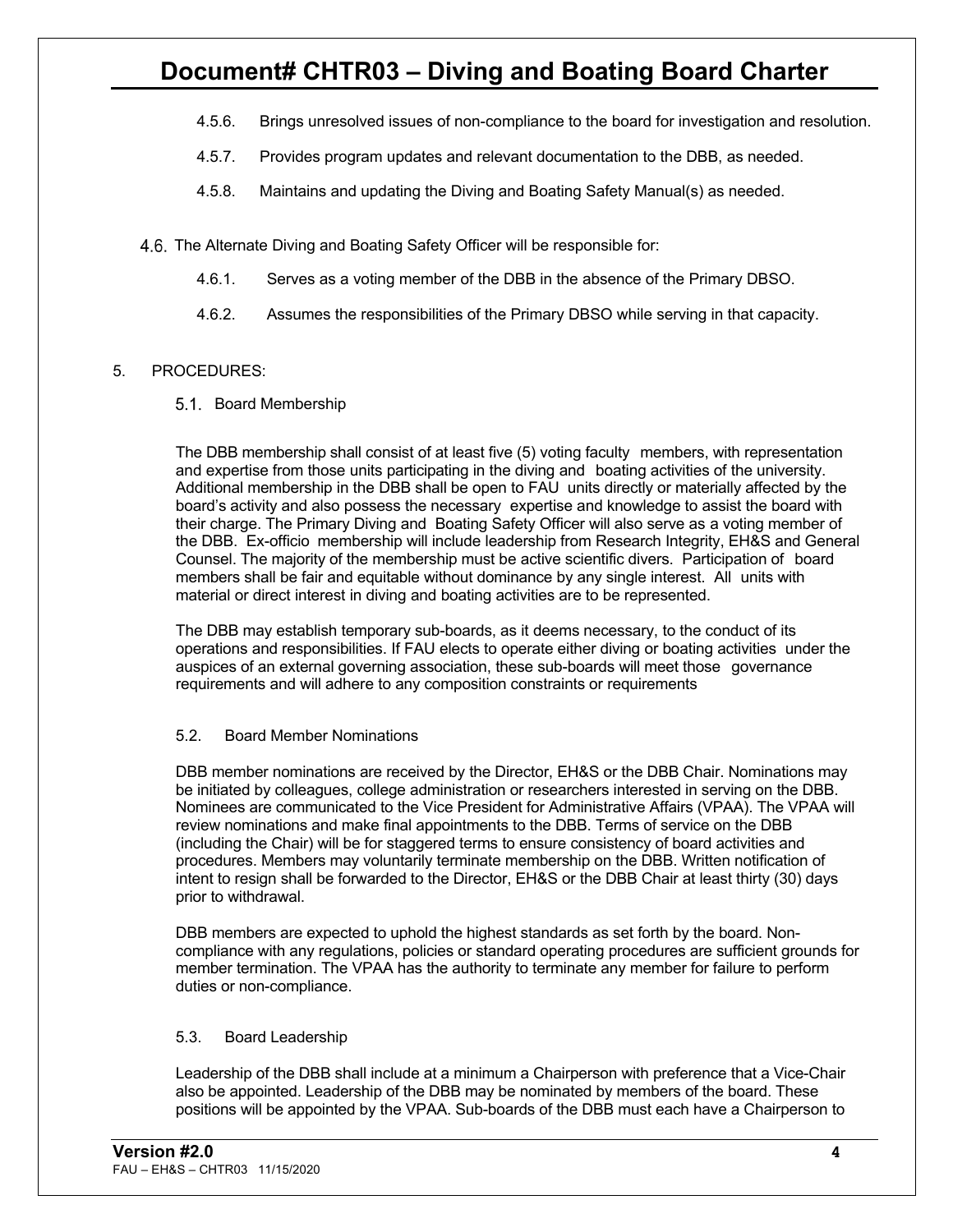lead activities. The Vice-Chair will support the Chairperson in the handling of his/her duties. In the absence of the Chairperson or if the Chairperson is unable to fulfill their duties as Chair, the Vice-Chair will assume the role of Acting Chair or the VPAA will appoint a new Chairperson. The Vice-Chair will assume the duties of Acting Chair on the date of appointment and shall continue to serve until the completion of the specified term or until a successor is appointed. The DBB members should be consulted with and actively participate in the recruitment and final choice of the Diving and Boating Safety Officer position(s) at FAU.

Operational matters requiring action between scheduled meetings can be decided upon by the Chairperson. The Chairperson has the authority to determine if the matter requires a vote of the DBB via email or if a special meeting needs to be called to discuss the matter. For matters deemed appropriate for online voting, the DBB Chair will coordinate with EH&S for appropriate management related to the voting.

#### 5.4. DBSO Requirements on the Board

The Diving and Boating Safety Officer (DBSO) serve as a voting member of the DBB. The DBB maintains both a Primary and Alternate DBSO to ensure all meetings include the attendance of a DBSO. The DBSO shall be responsible through the Office of Environmental Health and Safety for the conduct of the scientific boating and diving programs of FAU. The routine operational authority for this program, including the oversight of approved training and certification, approval of dive plans, maintenance of diving and boating records, and ensuring compliance with all relevant regulations of the membership organization as determined by the DBB, rests with the DBSO. The DBSO may permit portions of this program to be carried out by a qualified delegate, although he/she may not delegate responsibility for the safe conduct of the diving and boating programs. The DBSO will act to ensure compliance with the policies set by the DBB, but operational responsibility for the conduct of the FAU Diving and Boating Programs will be retained by the DBSO. The DBSO shall at all times maintain the authority to suspend diving or boating operations considered to be unsafe or unwise.

#### 6. ENFORCEMENT AND DISPUTES

The DBB shall have the full authority and obligation to enforce compliance with all relevant diving and boating regulations and ensure reasonable standards of safety and health. The DBB shall designate the routine operational authority for this program to the DBSO and advise on the performance of such duties. The DBSO shall immediately cease any diving and boating activity that represents a threat to people or the University and bring the matter before the board for further investigation. For situations of non-compliance that are brought to the attention of the Board, the DBB (or designee) will provide a prompt report of the circumstances to the VPAA, and EH&S with a copy to the PI, respective college dean and department chair. Within 3-5 business days (or as soon as feasibly possible) following the halting of the activity or project, the DBB will convene to assess the situation. The DBSO will be charged to present the circumstances surrounding the incident with a written report provided to the DBB, which will include a written report from the PI. The DBB will consider all available facts and evidence, make a determination regarding the incident and follow up with a final, written report to all parties concerned including the VPAA, College and Provost's offices. If the DBB does determine that the event or activity does constitute non-compliance, the PI will be required to present a corrective action plan to address the non-compliance with a plan that such an event or activity will not occur again in the future. The DBSO will work with the PI, department chair and college dean on this corrective action plan and the final plan will be submitted to the DBB for review and final approval. Only once the corrective action plan has been reviewed and approved by the DBB can the project or activity be resumed. All communications associated with the non-compliance must be appropriately documented.

Once the corrective action plan has been approved by the DBB the PI will be given a timeline to implement the plan and follow up with the DBB. If the PI does not follow the corrective action plan within the required timeline, the DBB will notify the PI that he/she has thirty (30) days from the date of the follow up notice to satisfactorily implement the corrective action plan. Should this deadline not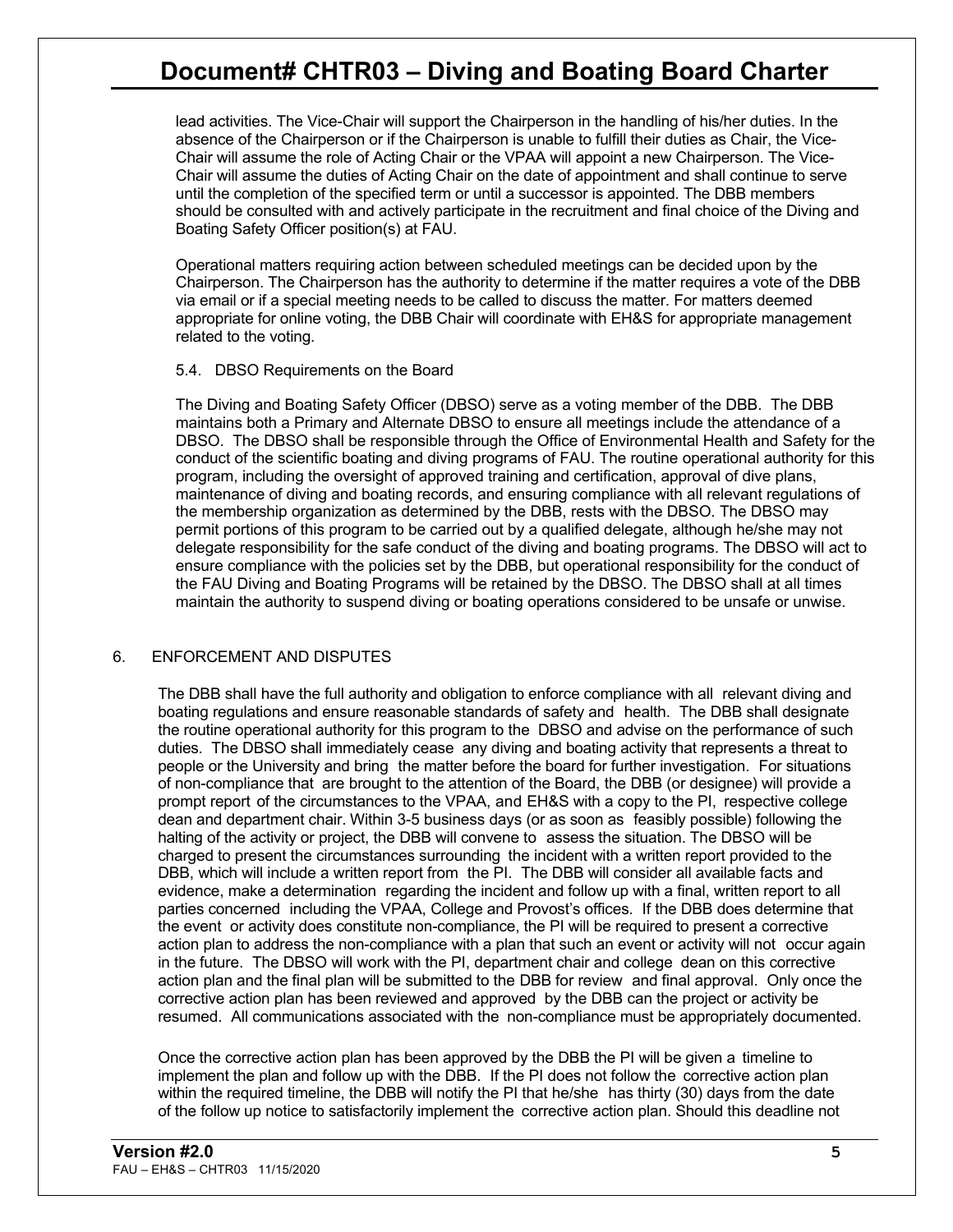be adhered to, the DBB will notify the FAU Vice President of Administrative Affairs, the Provost's office, the College Dean and Department Chair for further action.

Should any faculty or staff believe that they have been or will be adversely affected by action or inaction of the DBB, or have concerns related to the diving and safety program at FAU, those persons will be encouraged to openly discuss such instances with and resolve any differences directly with the DBB. If a faculty or staff member objects to a DBB recommendation concerning a violation of a DBB policy or procedure, a written complaint must be filed with EH&S within 30 days of the recommendation. The complaint shall state the nature of the objection(s) including any adverse effects, specify the actions or inactions that are at issue, and specify the remedial action(s) that would satisfy the appellant's concerns. Previous efforts to resolve the objection(s) and the outcome shall be noted in this document. Within thirty (30) days after receipt of the complaint, the respondent (i.e., DBB) shall provide a response, in writing, to the appellant. If the appellant and the respondent are unable to resolve the written complaint informally, EH&S shall schedule a meeting between the respondent, the appellant, the DBB Chair, the DBSO, the Director of EH&S, to discuss and resolve the issue. Ultimate decision making is with the VPAA.

#### $7<sub>1</sub>$ **RELATED INFORMATION:**

- 7.1. Occupational Safety and Health Administration, Commercial Diving Operations, (29 CFR 1910.401(2)(iv) https://www.osha.gov/laws-regs/regulations/standardnumber/1910/1910.401
- 7.2. Occupational Safety and Health Administration, Guidelines for Scientific Diving, (29 CFR 1910 Subpart T) App B https://www.osha.gov/lawsregs/regulations/standardnumber/1910/1910SubpartTAppB
- 7.3. American Academy of Underwater Sciences (AAUS), Standards for Scientific Diving (current revision) https://www.aaus.org/diving standards

Approved and issued by order of:

**Stacy Volnick ICE PRESIDENT OF ADMINSTRATIVE AFFAIRS** 

#### POLICY MAINTENANCE SECTION

| <b>Last Revision Date</b>   | New Document                                                     |  |
|-----------------------------|------------------------------------------------------------------|--|
| <b>Last Revision By</b>     | New Document                                                     |  |
| <b>Next Review Due</b>      | August 2022                                                      |  |
| <b>Review Frequency</b>     | 2 vears                                                          |  |
| <b>Version</b>              |                                                                  |  |
| <b>Time-sensitive Items</b> | Needed for new DBB Meeting with new Chair and under new Division |  |

THIS POLICY RESCINDS ALL OTHER WRITTEN DIRECTIVES REGARDING THIS TOPIC.

DATE:  $11/13/20$